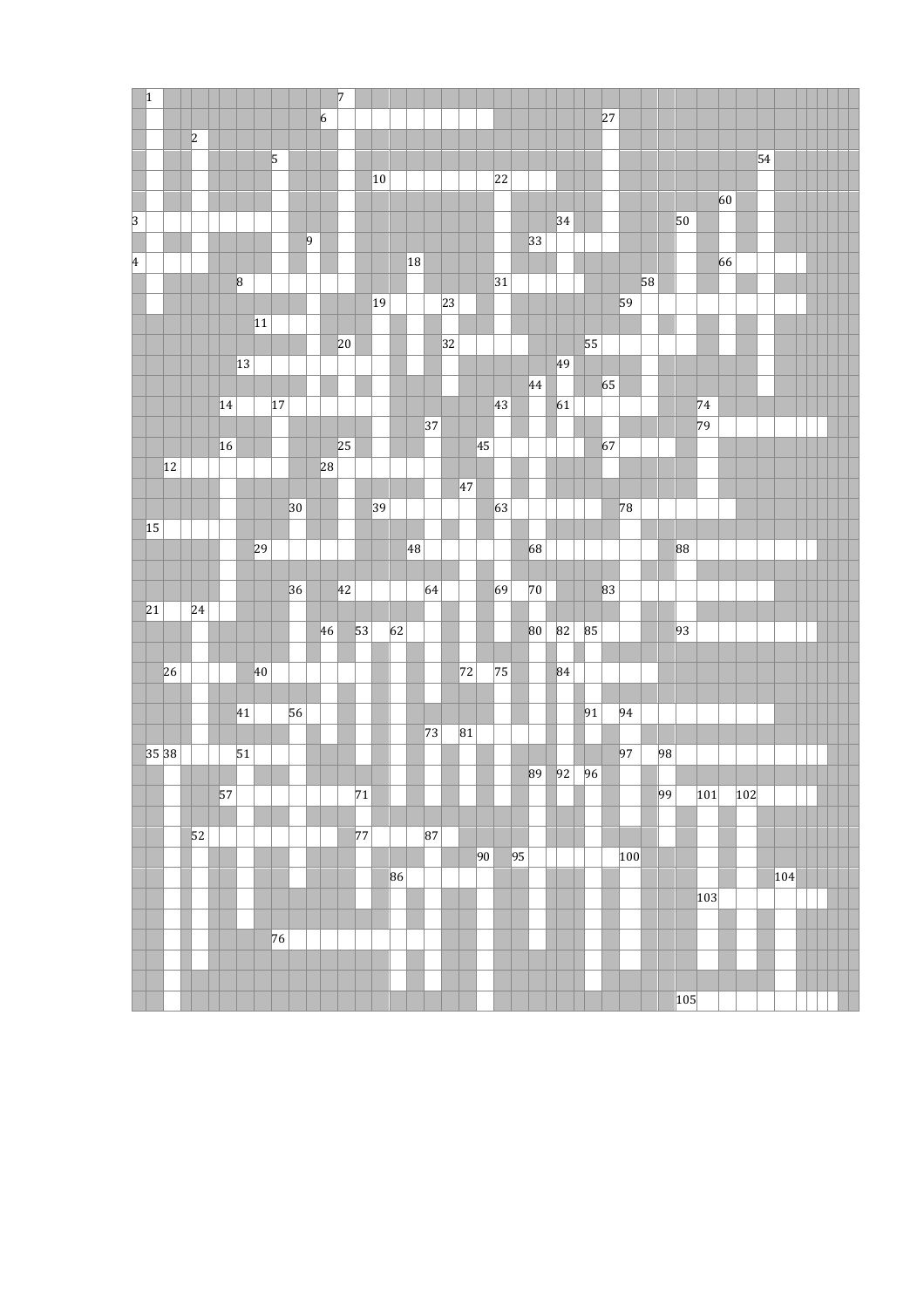# **Across: Down:**

3. a formal statement of an opinion agreed on by a committee or a council, especially by means of a vote

4. a period of time when somebody/something has to wait because of a problem that makes something slow or late

6. without the owner present; not being watched or cared for

8. to make somebody unable to think clearly or understand something

10. large or important enough to have an effect or to be noticed

11. a stamp or mark put in your passport by officials of a foreign country that gives you permission to enter, pass through or leave their country

12. to stop something from being done or used especially by law

13. to say that you disapprove of somebody/something; to say what you do not like or think is wrong about somebody/something

14. a person who tries to persuade people or countries to stop arguing or fighting and to make peace

15. the line that divides two countries or areas; the land near this line

19. to demand that something happens or that somebody agrees to do something

21. liking or good at sport

26. to have a particular weight

28. the place at a port or an airport where your bags are checked as you come into a

1. having or showing no interest in somebody/something

2. behaviour that causes pain or suffering to others, especially deliberately

5. a social occasion or party attended by a group of people who have not seen each other for a long time

7. not able to sink

9. the existence of many different groups of people in one society, for example people of different races or of different political or religious beliefs

16. a range of many people or things that are very different from each other

17. to talk in a friendly informal way to somebody

18. a person making unnecessary excitement, worry or activity

19. to say or do something that makes somebody stop what they are saying or doing

20. to go down below the surface or towards the bottom of a liquid or soft substance

22. feeling sure about your own ability to do things and be successful

23. something that you can hear

24. to record

your/somebody's/something's name on an official list

25. to be badly affected by a disease, pain, sadness, a lack of something, etc

27. an angry argument or disagreement between people, often about a personal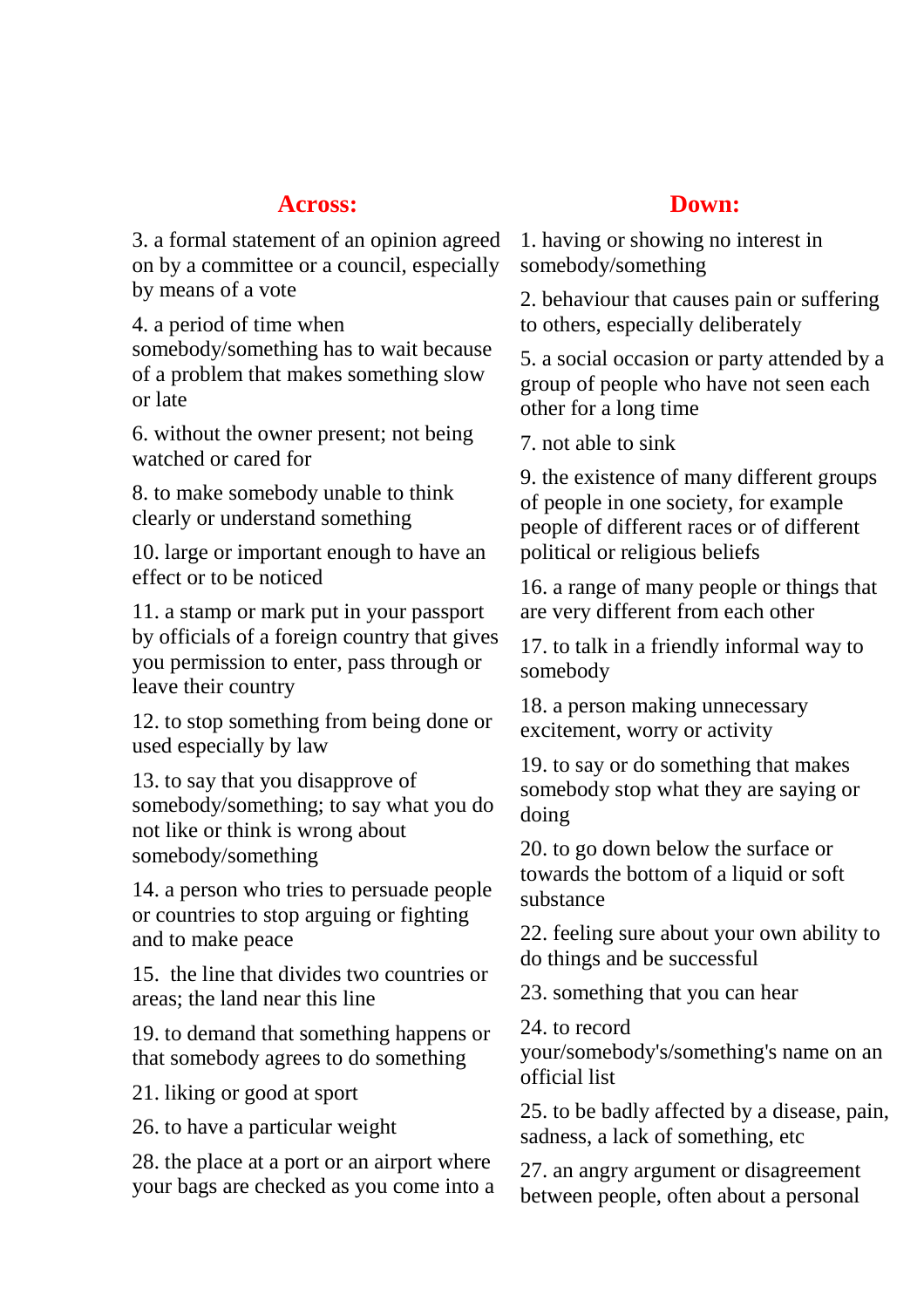#### country

29. the fact of being male or female, especially when considered with reference to social and cultural differences, not differences in biology

31. to be different from somebody/something

32. to join together with other people in order to do something as a group

33. consisting of pictures of flowers; decorated with pictures of flowers

35. a lack of respect for somebody/something

39. a trip that you go on for pleasure or education, usually with a group of people and lasting no more than one day

40. to stop somebody from doing something; to stop something from happening41. detect

42. extremely good

45. a feeling of great pleasure

48. to give information about somebody/something to an enemy

52. a system of government in which all the people of a country can vote to elect their representatives

53. to trick somebody or make them believe something which is not true

55. a plan of action agreed or chosen by a political party, a business, etc

57. the willingness to accept somebody/something, especially opinions or behaviour that you may not agree with, or people who are not like you

59. the act of separating people or things; the state of being separate

61. (usually used with *can*, *could* or *be able to*, especially in negative sentences or questions)to have enough money or time

### matter

30. a short thin piece of stiff wire with a sharp point at one end and a round head at the other, used especially for fastening together pieces of cloth when sewing

34. a formal choice that you make in an election or at a meeting in order to choose somebody or decide something

36. one of a regular series of magazines or newspapers

37. the fair treatment of people

38. the qualities that make somebody/something different from other people or things

43. the fact of a number of people not having a job; the number of people without a job, the state of not having a job

44. that you can get, buy or find

46. to some extent; fairly, very

47. angry, and behaving in a threatening way; ready to attack

49. an accident in which a vehicle hits something, for example another vehicle, usually causing damage and often injuring or killing the passengers

50. the state of being alone and not watched or disturbed by other people

51. a move to a more important job or rank in a company or an organization

52. to state something firmly and clearly

53. a person who has the legal right to belong to a particular country

54. to treat one person or group worse/better than another in an unfair way

56. to interest and amuse somebody in order to please them

58. having retired from work

60. completely different in nature or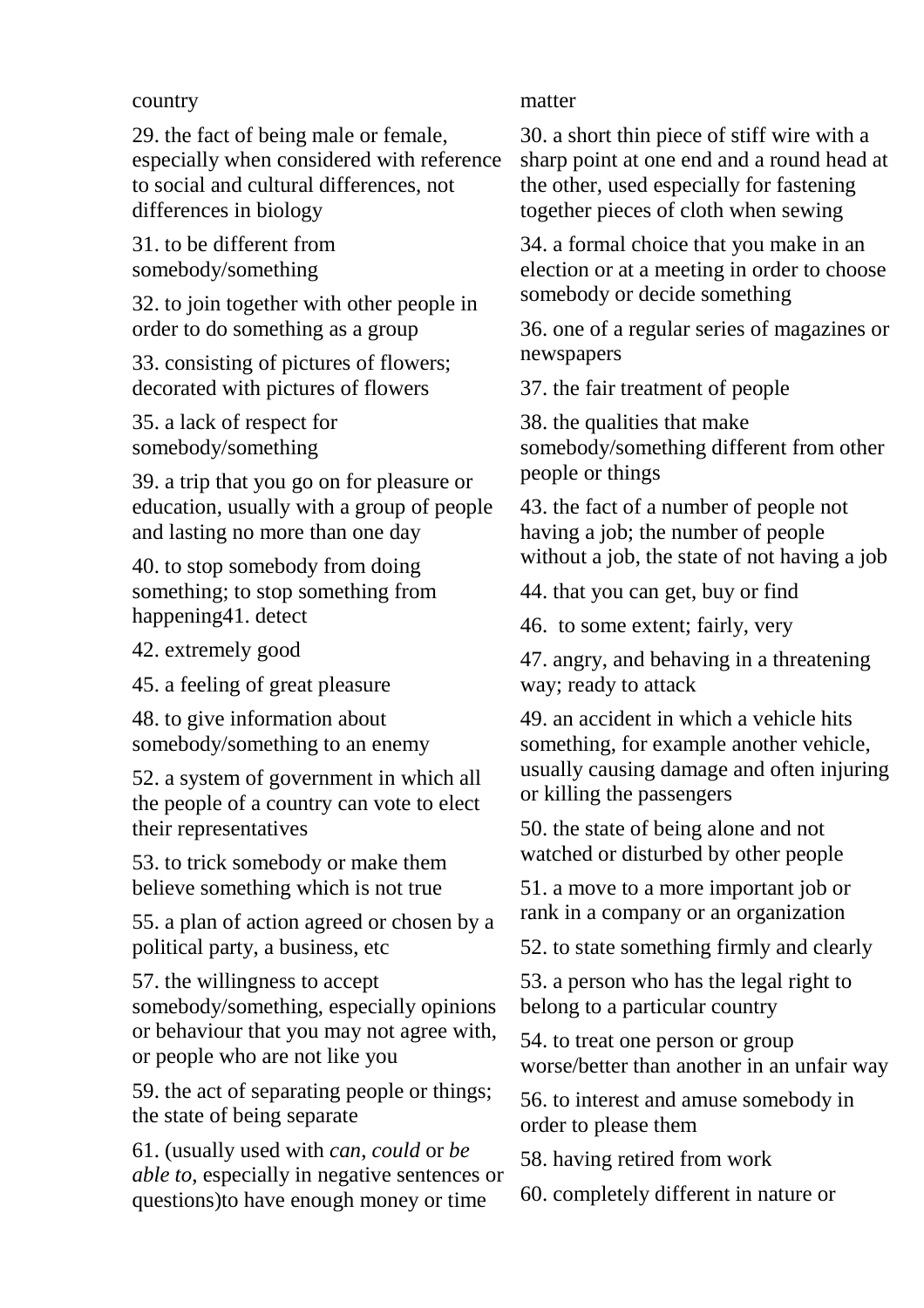to be able to buy or to do something

63. freedom to live as you choose without too many restrictions from government or authority

66. something that you do to make somebody believe something which is not true, or to annoy somebody as a joke

67. a competition between people, animals, vehicles, etc. to see which one is the faster or fastest

68. the fact of being equal in rights, status, advantages, etc

69. the feeling of wanting to be in the same situation as somebody else; the feeling of wanting something that somebody else has

72. a period of time, usually in history, that is different from other periods because of particular characteristics or events

## 73. if

somebody/something **deserves** something, it is right that they should have it, because of the way they have behaved or because of what they are

76. to make somebody feel sad because something that they hope for or expect to happen does not happen or is not as good as they hoped

77. to look for information on a computer, especially on the Internet

78. to pay no attention to something

79. connected with the job of somebody who is in a position of authority

80. to watch somebody/something carefully, especially to learn more about them

83. an arrangement with a company in which you pay them regular amounts of money and they agree to pay the costs, for

## direction

62. completely necessary; extremely important in a particular situation or for a particular activity

64. something that you can choose to have or do; the freedom to choose what you do

65. a long thin piece of strong hard material, especially wood, used, for example, for making floors, building walls and roofs and making boats

70. violent behaviour that is intended to hurt or kill somebody

71. a design or picture that represents a country or an organization

73. no longer alive

74. great respect and admiration for somebody

75. to think that somebody/something is good, acceptable or suitable, to say that something is good enough to be used or is correct

78. serious and often involving a lot of action in a short period of time

81. a piece of paper, wood or metal that has writing or a picture on it that gives you information, instructions, a warning, etc

82. the quality or state of being steady and not changing or being disturbed in any way  $(=$  the quality of being stable)

85. the belief that some races of people are better than others

86. high in rank or status; higher in rank or status than others

87. the feeling of being sorry for somebody; showing that you understand and care about somebody's problems

88. a place where people can exchange opinions and ideas on a particular issue; a